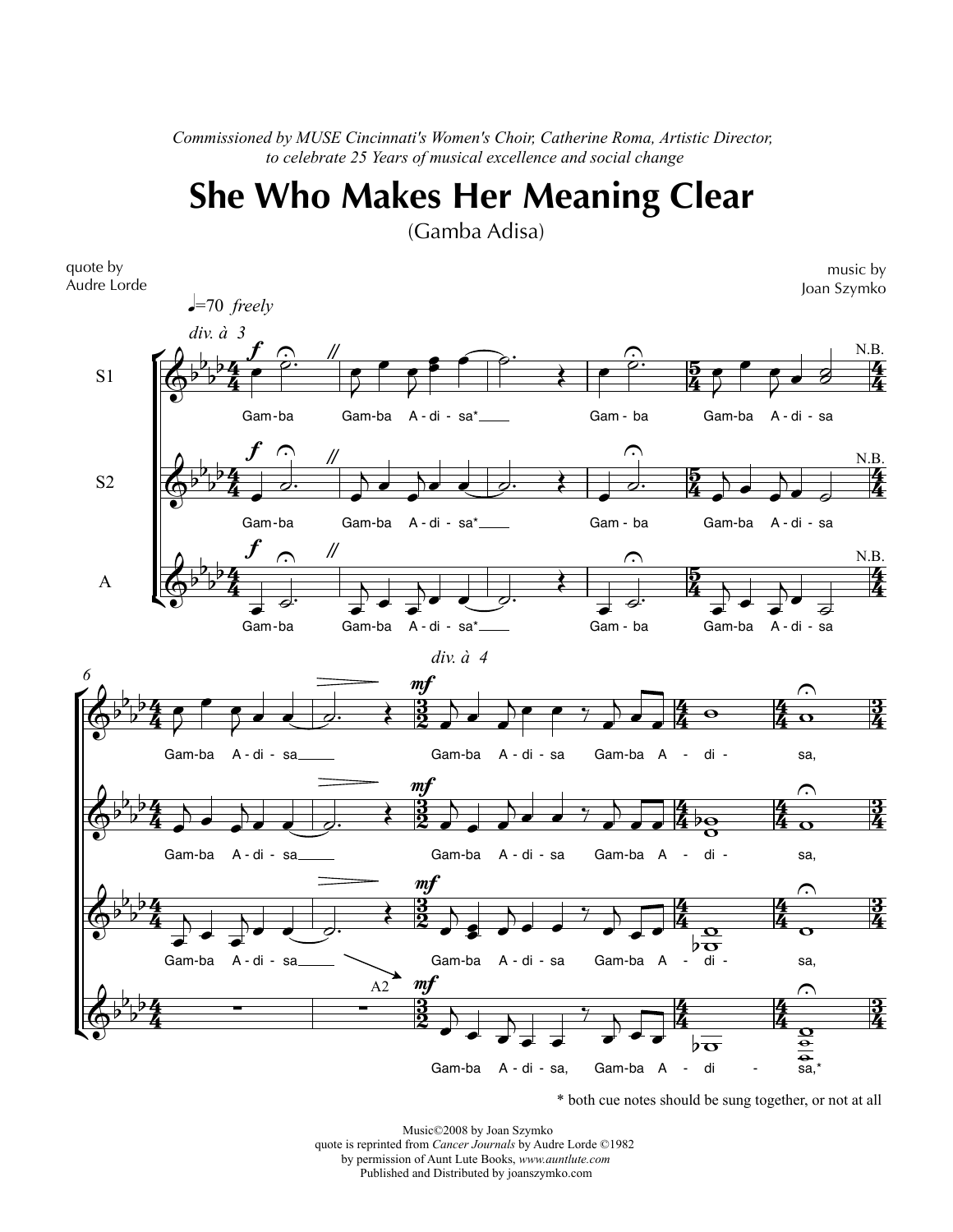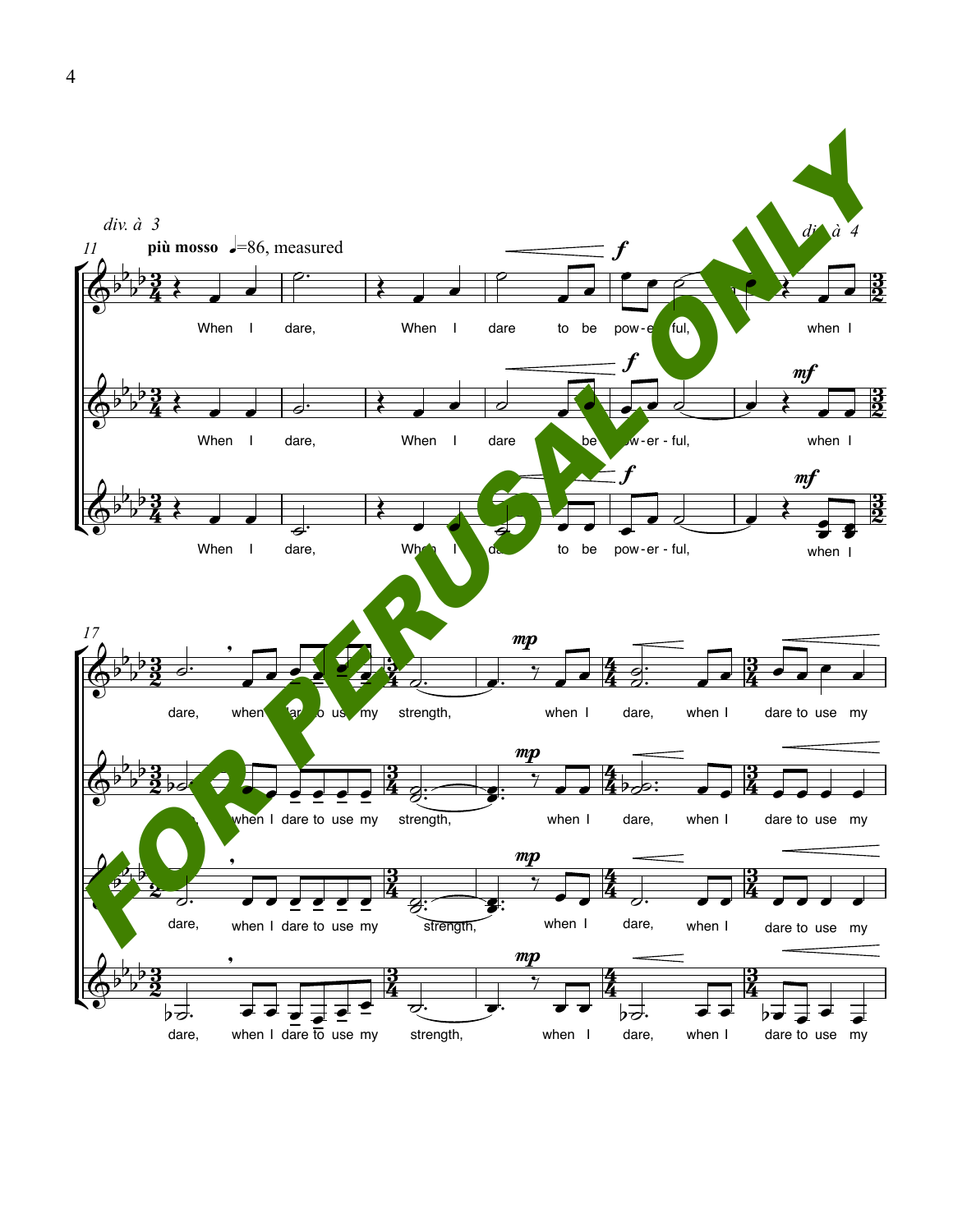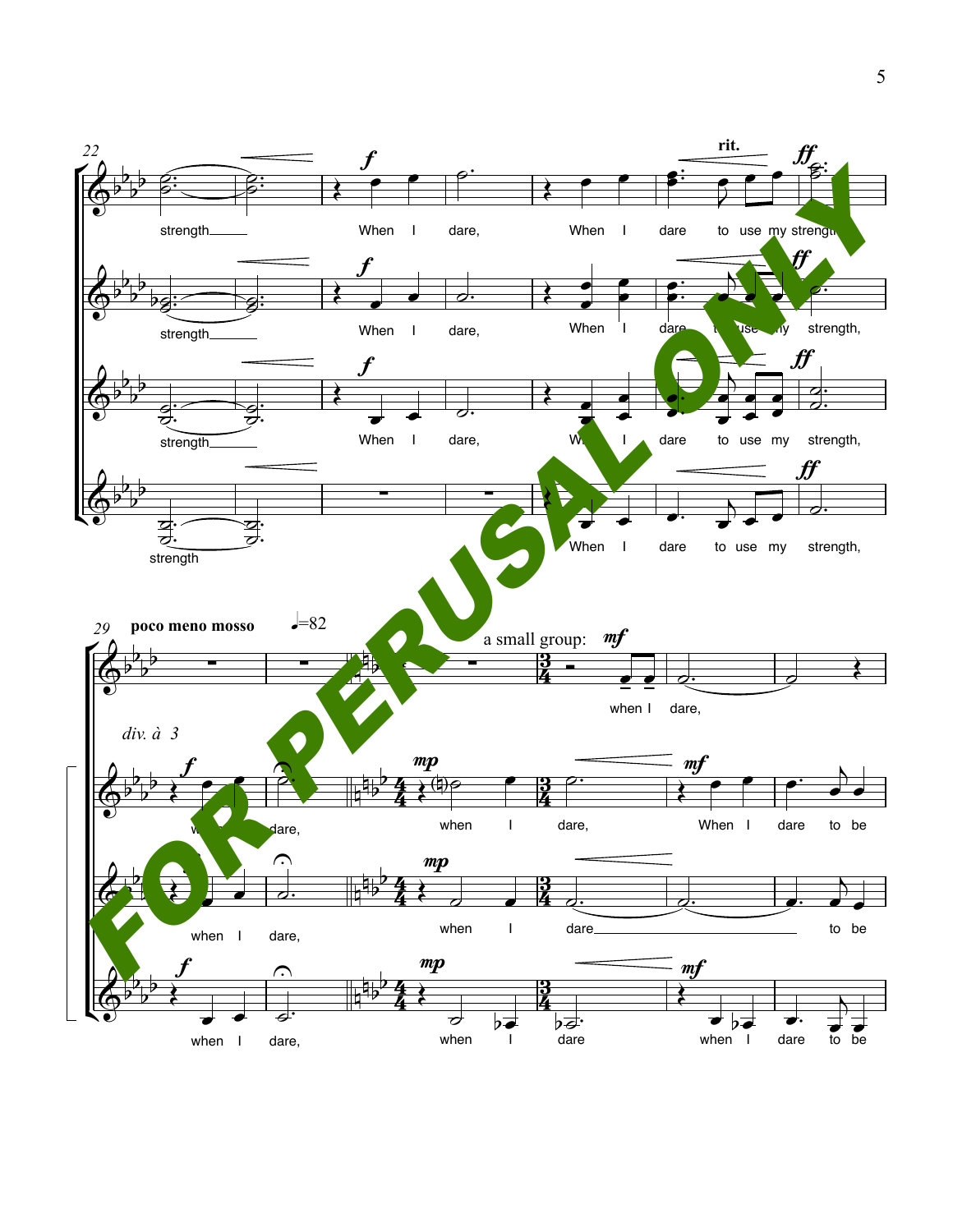

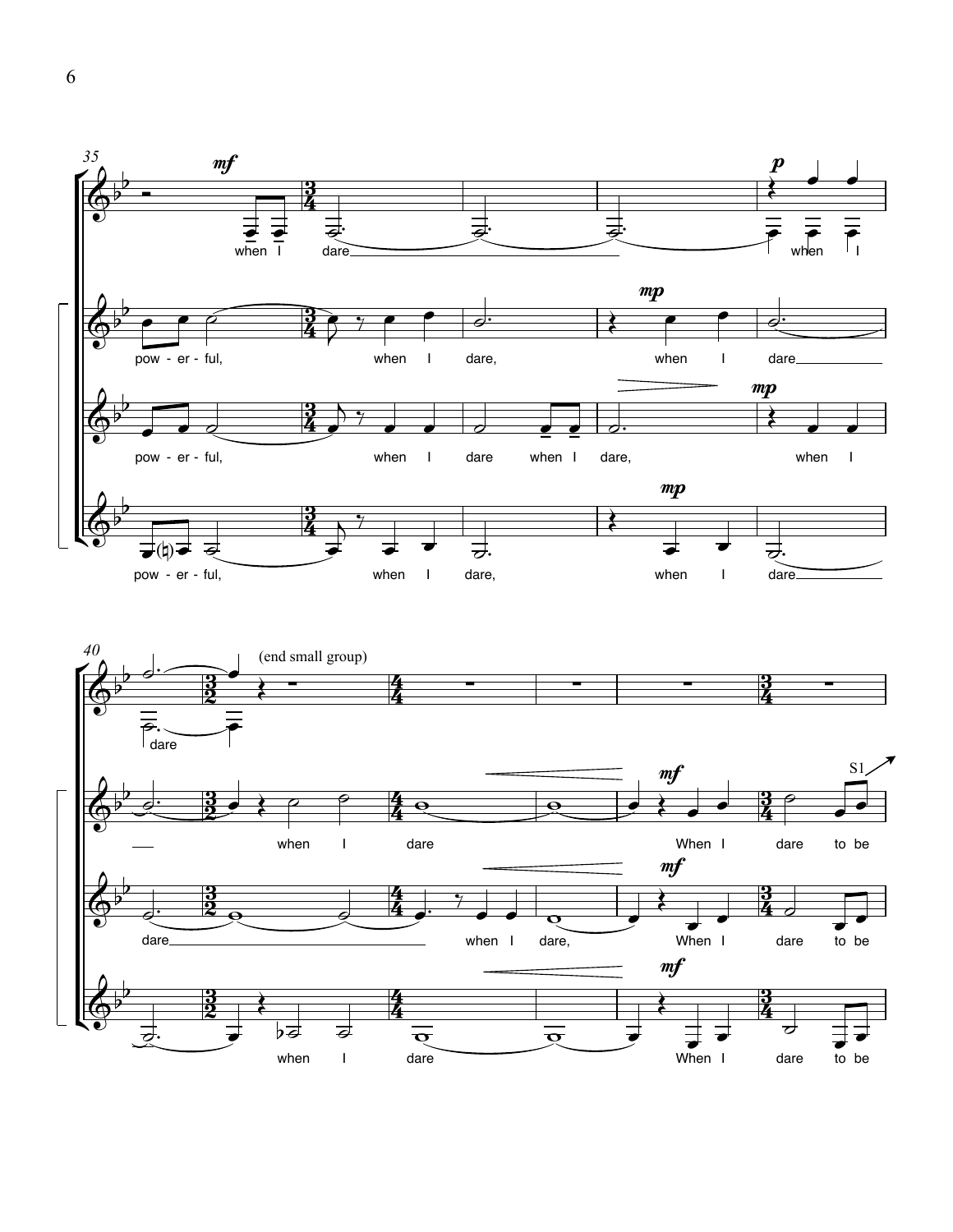

<sup>7</sup>

it's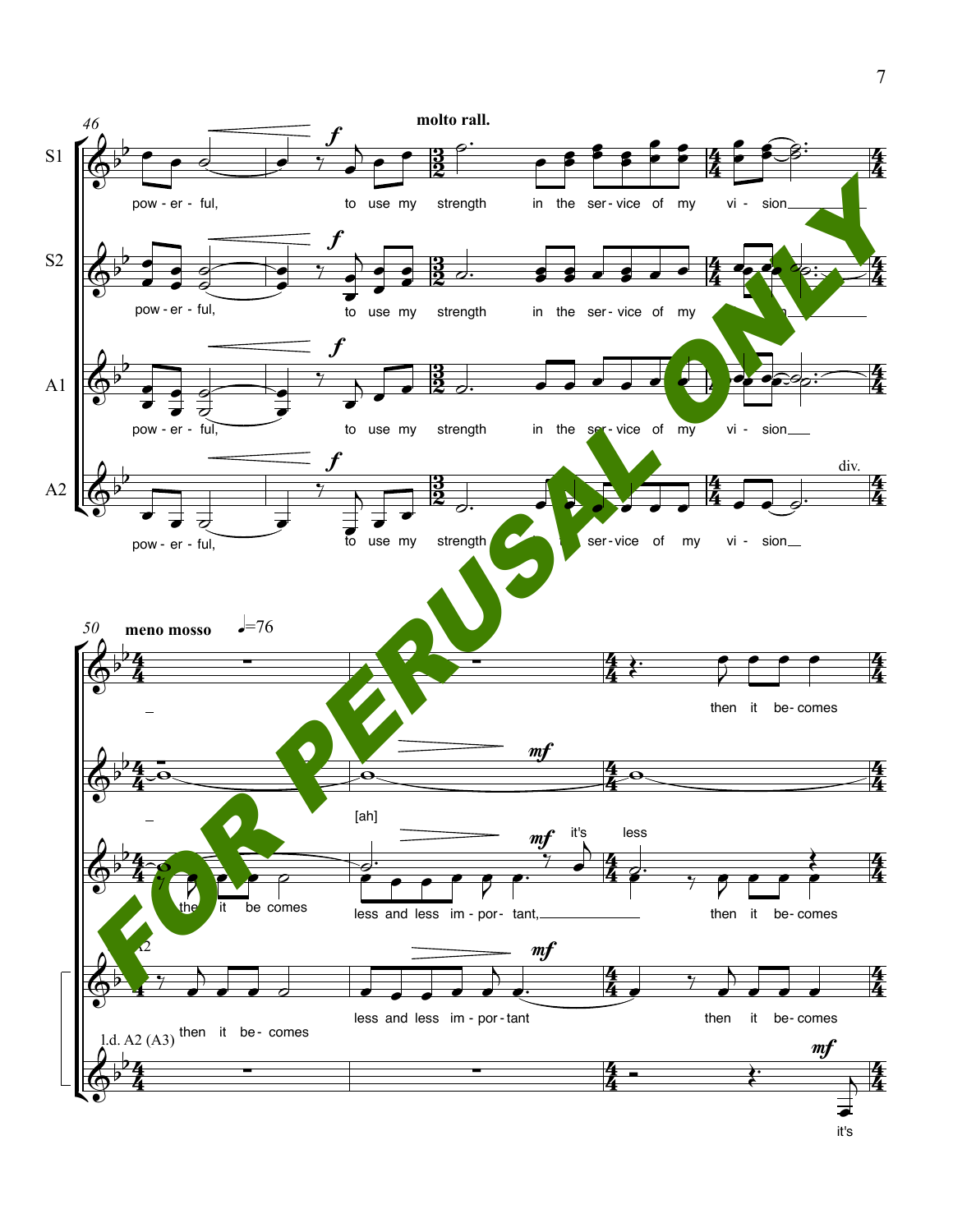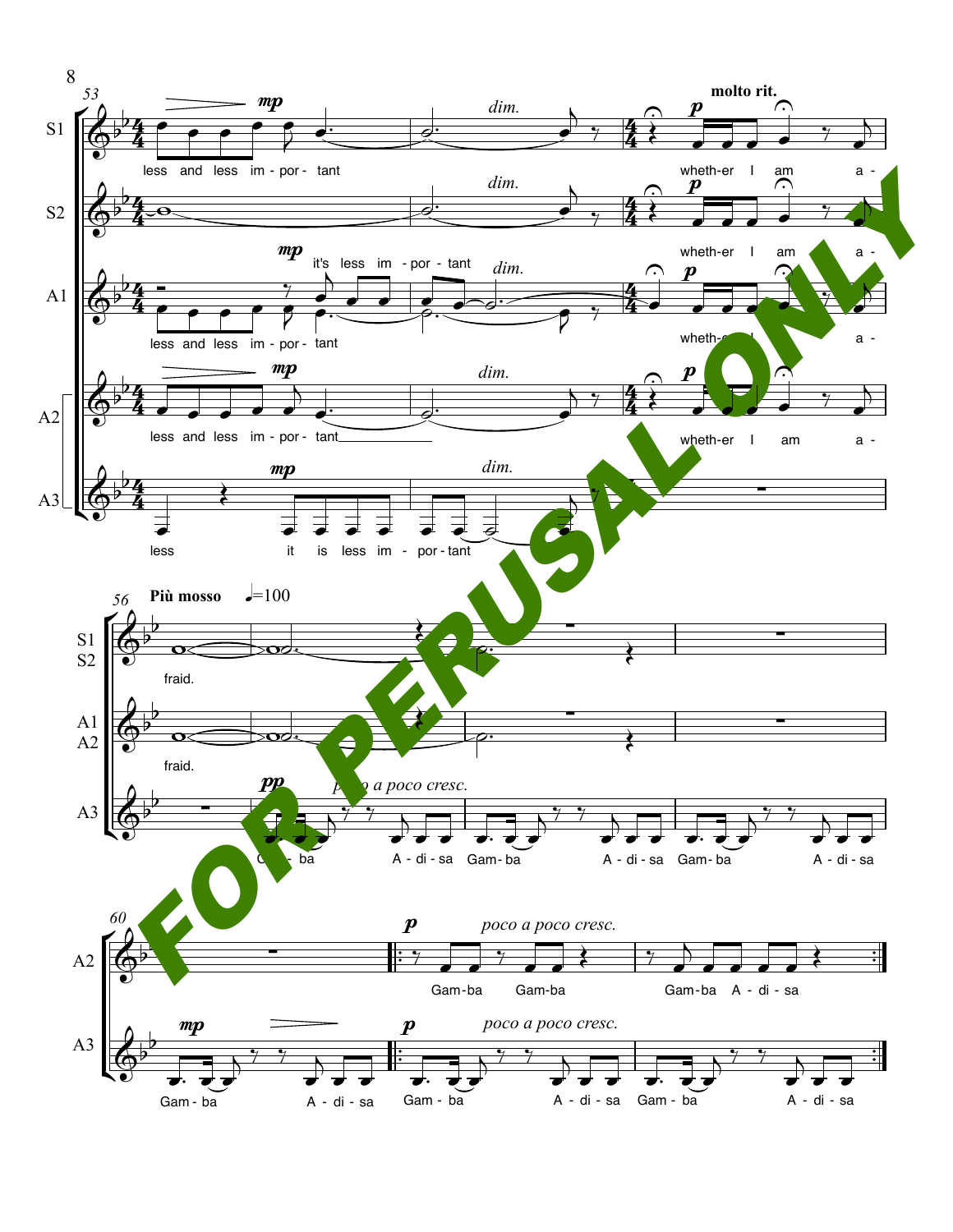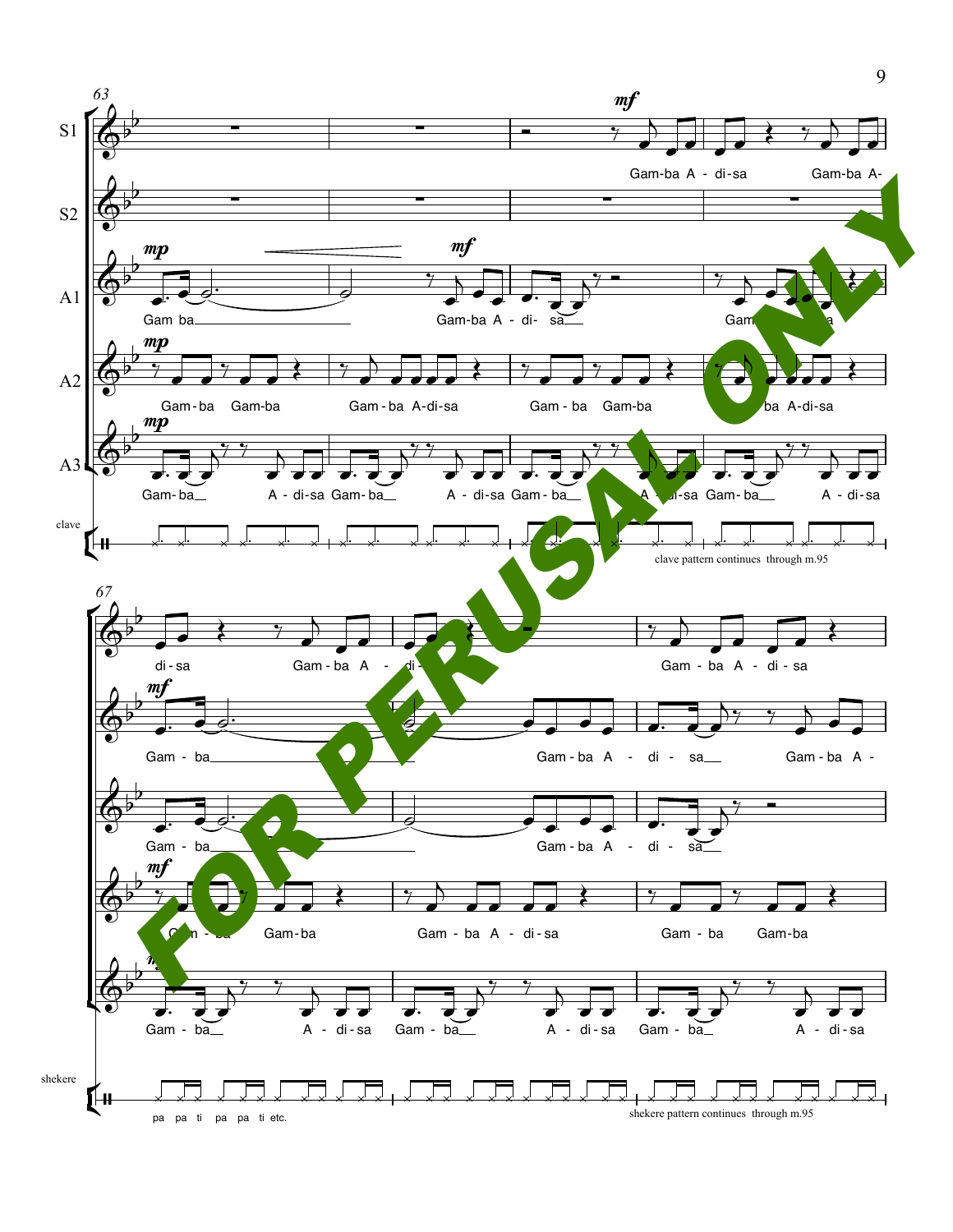

<sup>10</sup>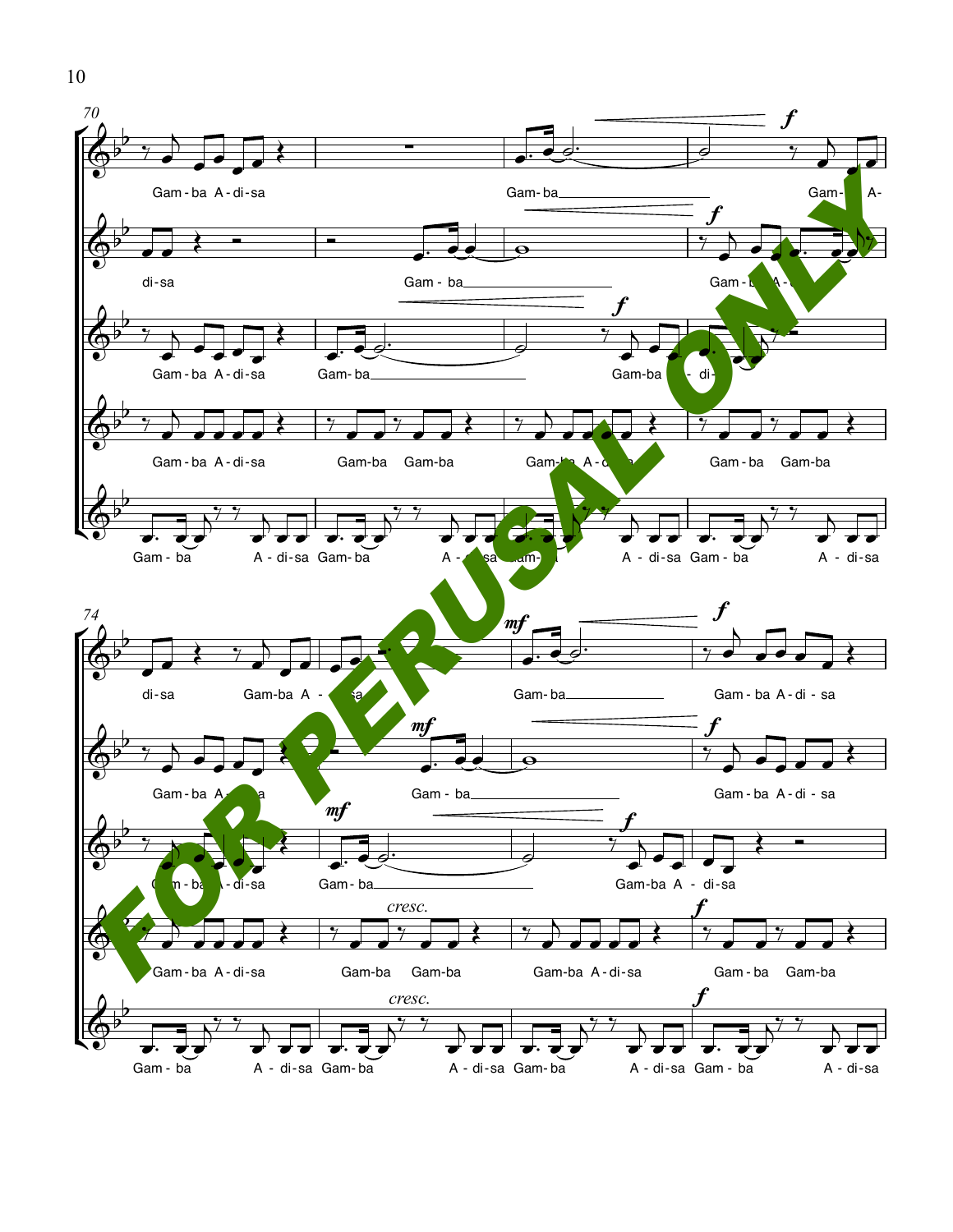